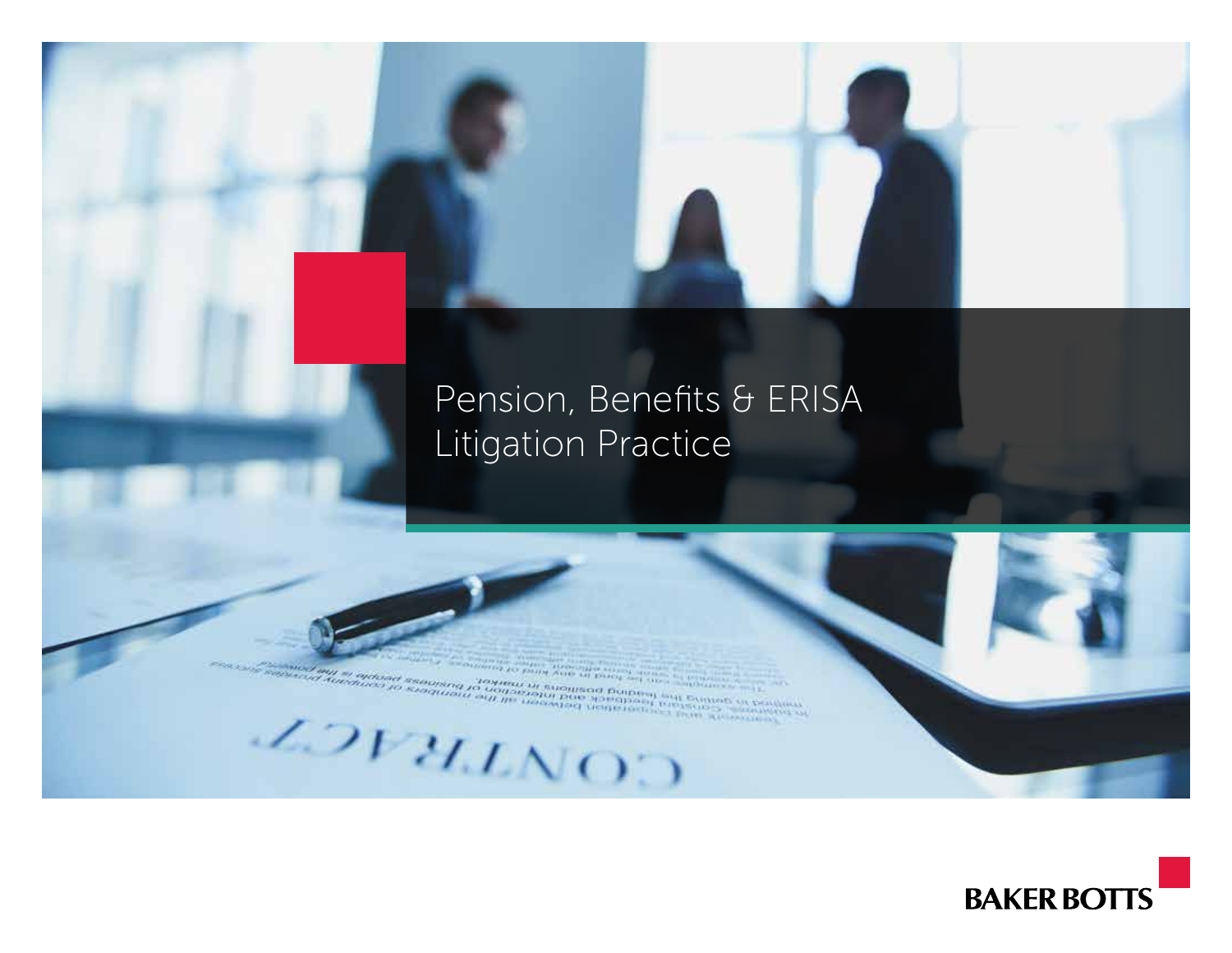

any raid of passenge per<br>sitions in market of business of c<br>and interaction of prembers of c





Our Pension, Benefits and ERISA Litigation group pairs the firm's in‑depth understanding of employee benefits and executive compensation matters with its seasoned trial lawyers.

We have broad experience in litigation of complex employee benefits matters involving both ERISA and non-ERISA plans, including government-sponsored plans and foreign law governed plans of employers with multi-national workforces, and disputes arising out of executive employment, change in control and severance arrangements. Recently, we have also represented employers before the Centers for Medicare & Medicaid Services (CMS) related to healthcare plan issues. We focus on representation of employers, executives and plan fiduciaries of both funded and unfunded plans, including members of boards of directors, employees serving or acting at the direction of employers, administrative committees, investment committees, trustees and third-party administrators in the full range of complex benefits related litigation.

The firm's lawyers have represented clients in single-plaintiff, multi‑plaintiff and class action matters in a wide range of claim categories, including:

- Claims of improper plan termination
- Claims of diversion of plan assets
- Claims of ultra vires activity by government pension trustees
- Stock drop claims
- Excessive fee and other plan administration expense claims
- Benefit entitlement claims
- Breach of fiduciary duty claims
- Prohibited transactions claims
- Cash balance conversion claims
- Reimbursement and subrogation claims
- Retiree medical benefits claims
- Executive compensation claims
- Whistleblower retaliation (ERISA Section 510) claims
- Merger and acquisition related claims
- Medical provider claims against employer plans
- Internal investigations related to alleged fiduciary breaches and plan asset management issues
- Administrative and other actions brought by the Department of Labor and Internal Revenue Service and issues arising before CMS
- Statutory and constitutional challenges to government pension plans and systems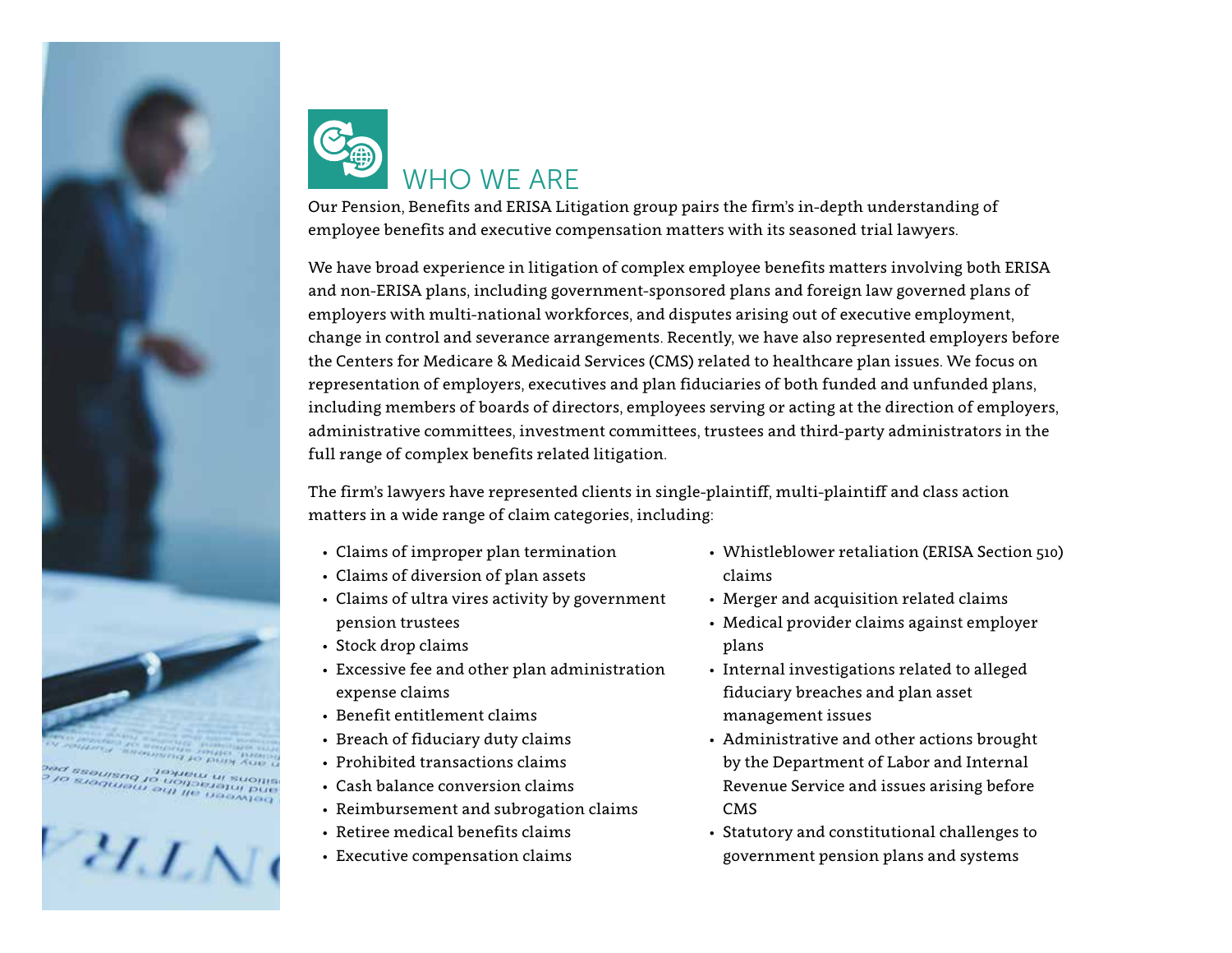

Major Oil Company's Pension Plan and Retirement Fund - Interpleader Action Involving Competing Claims for Retirement Benefits

Practices: Pension, Benefits & ERISA Litigation Locations: North America Industries: Energy and Natural Resources

Represented a major oil company's retirement fund and pension plan in an interpleader action involving competing claims for retirement benefits of a former employee by her Estate and her surviving spouse. The case involved the applicability of the common law "slayer rule" and the unresolved question of a plan administrator's duty to apply this rule to deny benefits to a surviving spouse accused of slaying the plan participant in the wake of the U.S. Supreme Court's ruling in Kennedy v. DuPont. This case is ongoing.

## OUR ACCOLADES

"Sources say: 'The litigation group at Baker Botts is among the best I have ever worked with; they are consummate professionals.'"

—*U.S. News & World Report*'s Best Law Firms 2014



**Builleb** of portions ina anovement<br>Iano a azamend ni